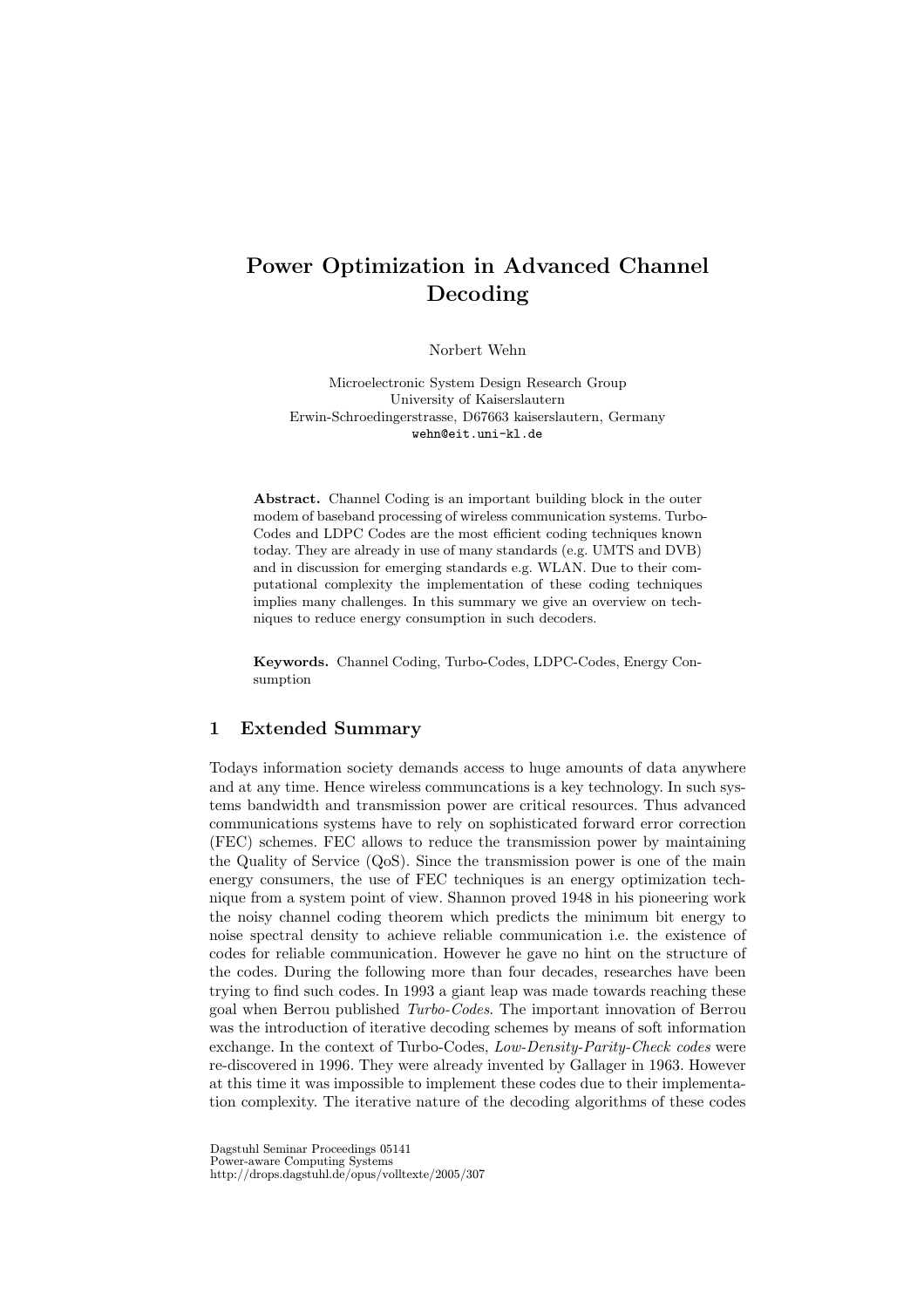## 2 N. Wehn

implies big implementation challenges with respect to throughput, low latency and low energy consumption.

Turbo- and LDPC codes are already used in some standards with moderate throughput requirements and are in discussion for emerging standards with higher throughput requirements. Especially in handheld devices energy consumption is of great importance. Thus energy minimization in these decoders is an important issue. It is well known that the system level implies the highest optimization potential. Thus, most efficient techniques to reduce power are transformations on the system level. However these optimizations are non bit-true optimizations i.e. the algorithmic behaviour is changed. Thus a careful trade-off between communications performance and implementation performance has to be carried out. In the following we give some examples of system level optimizations based on a UMTS compliant turbo-decoder i.e. we assume a maximum blocksize of 5114 bits and 2 Mbit/s throughput.

- Use of suboptimal decoding algorithms by reducing the operation strength in the algorithm e.g. Max-Log-MAP versus Log-MAP. The Max-Log-MAP costs about 0.1-0.3 dB communications degradation but it saves a factor of 2-3 in energy on DSP implementations. The energy saving in pure hardware implementation is less than 10%. The reason for this difference is that the Log-MAP algorithm has to carry out an exponential function which is implemented as a table-lookup. This table-lookup implies a small hardware overhead, but it takes about 10 instructions on a DSP.
- Use of so called windowing techniques: windowing allows to split up the sequential processing of a data block into smaller subblocks which can be independently processed. This increases slightly the computational complexity and memory accesses but reduces the memory size by a factor of four which yields an energy reduction by a factor of two.
- Efficient quantization and renormalization schemes can save up to  $20\%$  energy.
- Use of iteration control: due to the iterative nature of the decoding algorithms, efficient iteration control which stops the decoding process as soon as possible - for decodable and undecodable blocks - saves up to 80% of energy. Combining iteration control with voltage scheduling yields another 10-15% energy reduction.

Parallel architectures are key for high throughput. Moreover they increase power efficiency due to locality and use of voltage scaling techniques. A simple architectural approach is to put several instances of a decoder in parallel. There is no communication between the individual decoders. Unfortunately this architecture has a lower efficiency and a large latency which is critical in many applictions. Thus, parallelizing on algorithmic level is a better solution.

The bottleneck in parallel architectures is the data exchange in the iterative loop of the decoding algorithm. This exchange is "randomly" carried out. The quality of the randomness strongly influences the communciations performance i.e. the error floor. In the case of LDPC codes the randomness is determined by the Tanner graph, in the case of Turbo-Codes by the interleaver.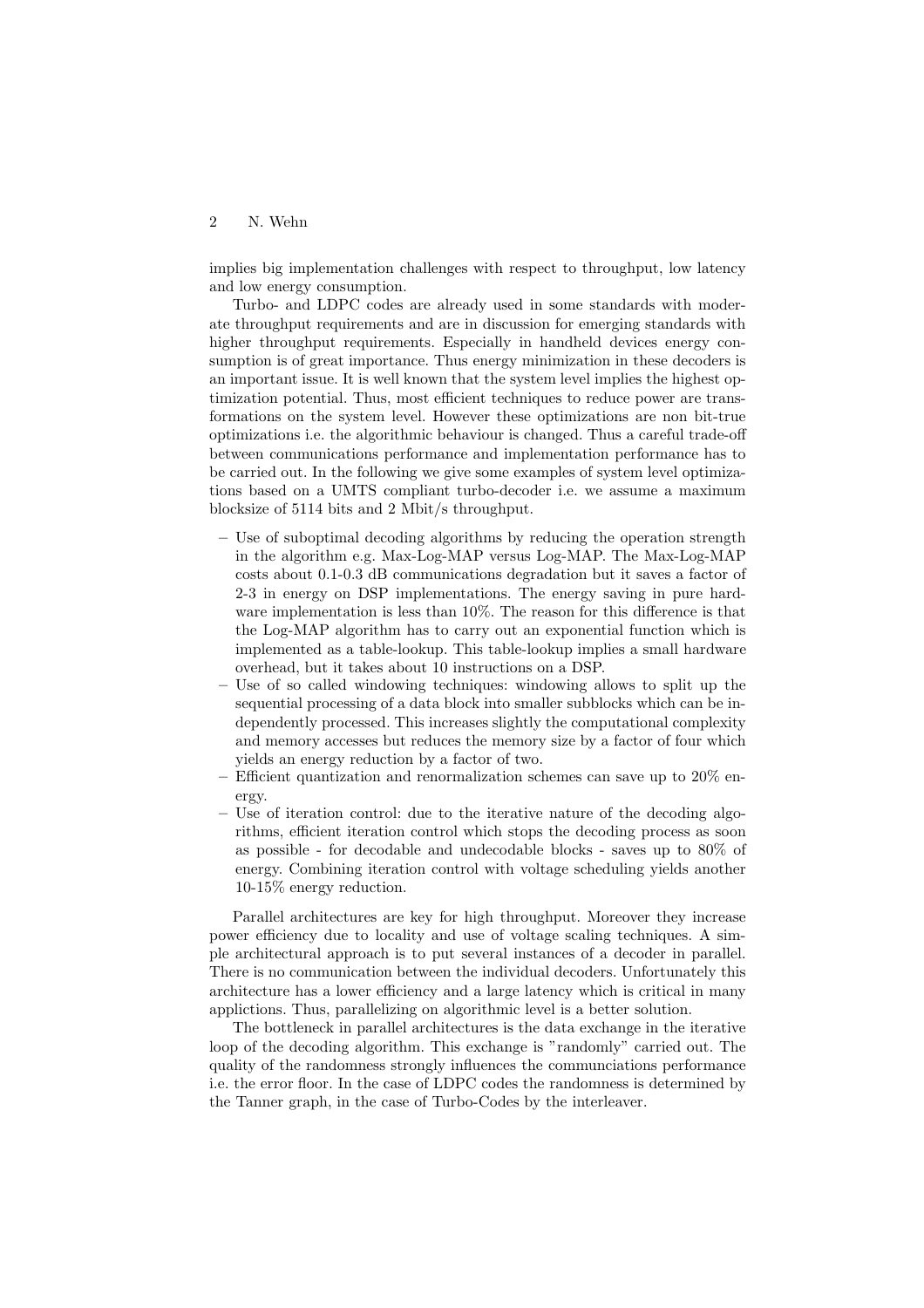LDPC decoders have an inherent algorithmic parallelism. Check- and varibale nodes can work independently from each other. Thus, a full parallel implementation can be derived by instantiating each node in hardware and the information exchange between the nodes is implemented by wires. However such a solution is only feasible for small data blocks e.g. 1024 bits. But the block size in the DVB-S2 standard is 64800 bits. Moreover a full parallel implementation provides no flexibility with respect to the "random" data exchange.

Turbo decoders can be also parallelized by using the already mentioned windowing technique. However again the data exchange is the bottleneck.

Hence parallel decoder architecures are interconnect centric architectures due to the "random" information exchange. This exchange can be considered as a crossbar functionality with blocking conflict. Especially the blocking behaviour can cause problems. There are different solutions to tackle this problem.

- Conflict avoidance by code design: this is a trend in emerging standards. The interconnect problem is solved on the system level i.e. the interleaver/Tanner graph is designed according to a fixed architectural template with a regular interconnect topology e.g. a shuffling network. However the architectural template imposes constraints on the code which influences the communications performance. This is the most efficient apporach with respect to power and throughput but requires a code/architecture codesign.
- Run time conflict resolution: the conflicts are solved on the implementation level. It provides the largest flexibility and has no impact on the communications performance. Packet-based NoC is the most promising method for run time conflict resolution and yields scalable architectures.

We implemented parallel and scalable decoder architectures using the mentioned NoC approach as parametrizable and synthesizable VHDL models and applied architecture driven voltage scaling using a state-of-the art  $0.18 \mu m$  CMOS technology. This technology is characterized for two different supply voltages, 1.8 V and 1.3 V respectivley. The throughput decrease when reducing the voltage from 1.8 V to 1.3 V was counterbalanced by increasing the parallelism degree of the architecture. An energy saving of up to 35% per decodable block resulted. Even from an architectural efficiency (=throughput/(area\*energy)) point of view the low voltage decoder was superior to the high voltage architecture i.e. the energy saving was larger than the increase in the area.

The interested reader is referred to the following literature which describes the techniques presented in this extended summary in more detail.

## References

- 1. Thul, M.J., Gilbert, F., Vogt, T., Kreiselmaier, G., Wehn, N.: A Scalable System Architecture for High-Throughput Turbo-Decoders. In: Proc. 2002 Workshop on Signal Processing Systems (SiPS '02), San Diego, California, USA (2002) 152–158
- 2. Kienle, F., Brack, T., Wehn, N.: A Synthesizable IP Core for DVB-S2 LDPC Code Decoding. In: Proc. 2005 Design, Automation and Test in Europe (DATE '05), Munich, Germany (2005)